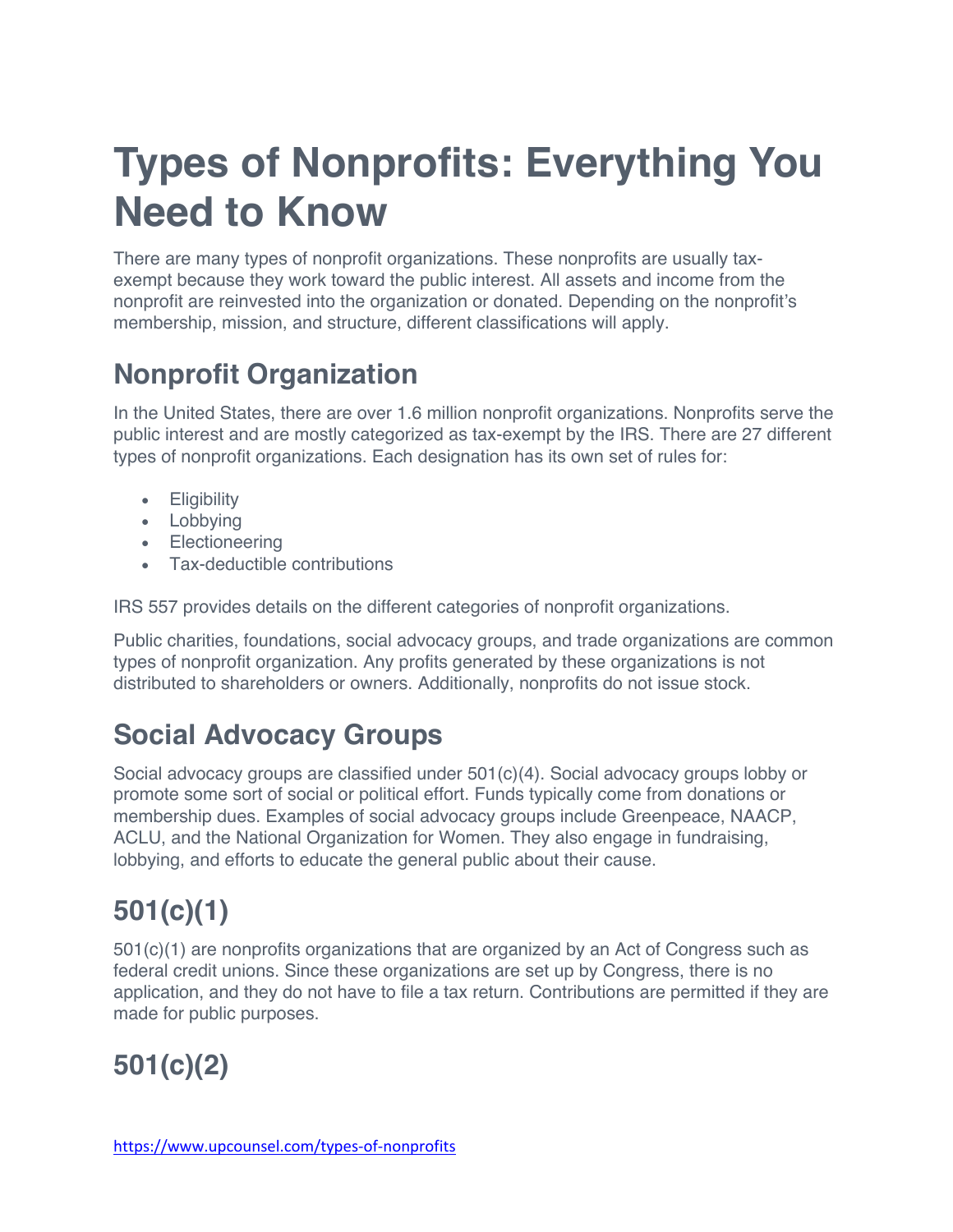501(c)(2) nonprofits organizations are created to hold titles for exempt organizations. Interested parties must apply for this status with IRS Form 1024. They are required to file taxes annually with forms 990 or 990EZ.

#### **501(c)(3) - Charitable Organizations**

Most nonprofit organizations fall under  $501(c)(3)$ . This includes religious, educational, charities, scientific, and literary organizations. Donations made to 501(c)(3) groups are tax deductible.

Public charities are the largest type of  $501(c)(3)$  with nearly 1 million registered in the United States. Some examples include food banks, museums, art groups, amateur sports, colleges, low-income housing organizations, and animal welfare organizations. Charities are typically funded through donations, government grants, or membership dues. All income for 501(c)(3) groups are tax exempt.

There are five types of 501(c)(3) organizations:

- Private Foundations
- $509(a)(1)$
- $509(a)(2)$
- $509(a)(3)$
- $509(a)(4)$

#### **Foundations**

There are an estimated 103,430 foundations in the United States. Typical missions include funding other nonprofits and sponsoring events and programs for awareness or education. Most foundations focus on finding worthy nonprofit organizations to support through donations and guidance. Foundations are usually established by wealthy individuals or businesses.

In order to remain classified as a foundation, it must donate a certain portion of its income on an annual basis. This is to prevent the misuse of a foundation for personal gain or tax avoidance. Foundations are also prohibited from any sort of political activity, although it may support organizations that engage in political lobbying. Two examples of well-known foundations are the Bill and Melinda Gates Foundation and the Ford Foundation.

#### **501(c)(4) - Civic League, Social Welfare Organization or Local Employee Association**

Civic leagues, social welfare organizations, and local employee associations fall under the 501(c)(4) classification. They have fewer restrictions when it comes to political activity such as lobbying. The purpose of these organizations is to support individuals within the group who may have fallen on hard times and the general welfare of the organization's members. Nonprofits can apply for this designation with Form 1024 and file annual returns with Form 990 or 990EZ.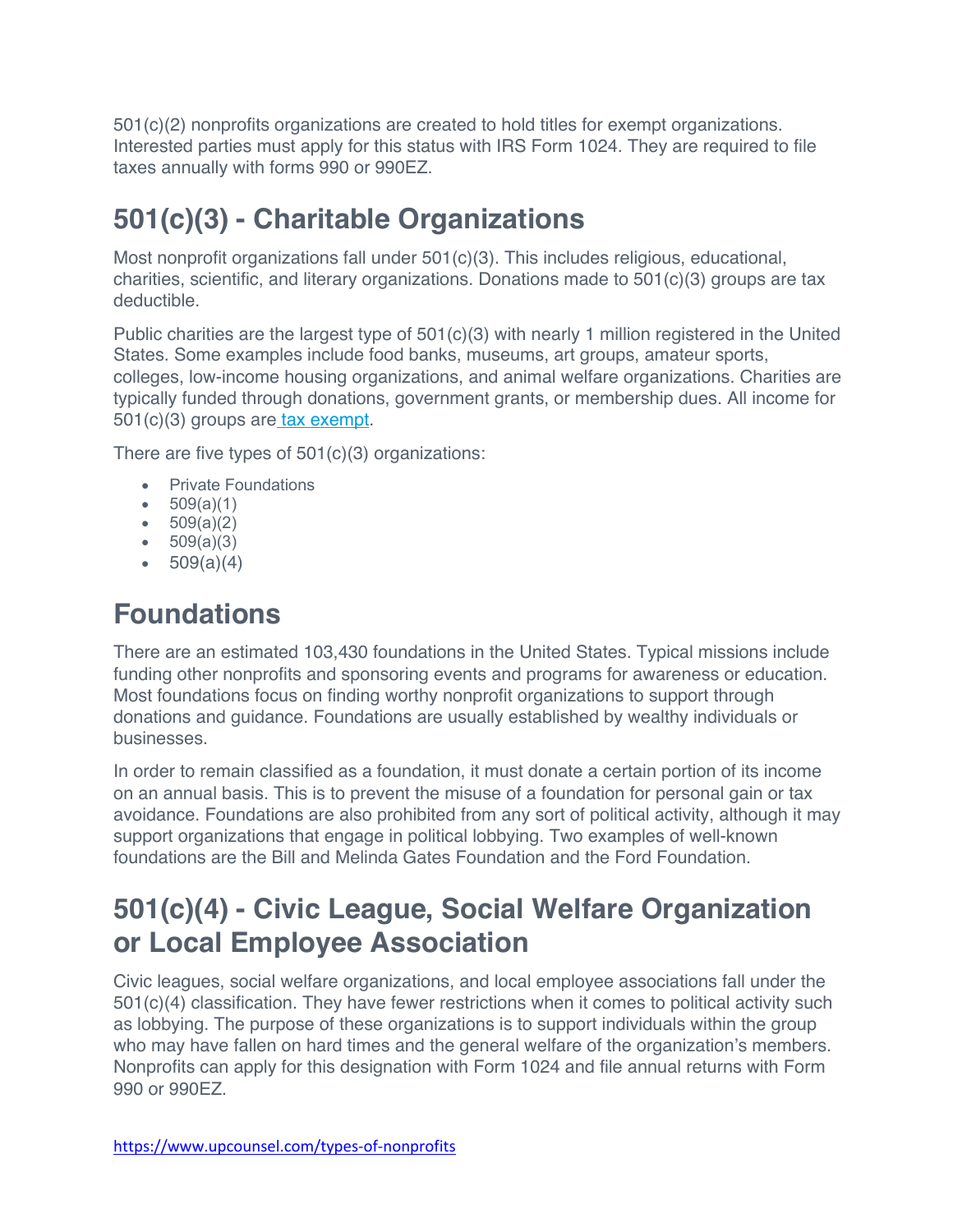# **501(c)(5)**

Labor, agricultural, and horticultural organizations fall under this designation. Their missions are education, improvement of working conditions, and increases in efficiency and quality. These organizations are permitted to engage in lobbying. 501(c)(5) organizations are funded through donations and member dues.

#### **501(c)(6) - Trade or Professional Association**

Some examples of 501(c)(6) organizations are business leagues, chambers of commerce, and real estate boards. Their purpose is to improve business conditions for its members. Nonprofits seeking this designation must file Form 1024 with the IRS.

501(c)(6) organizations are permitted to engage in political activities. Typically, they are funded by member dues and offer programs and services for member education. In the United States, there are around 63,000 501(c)(6) organizations. Some examples of wellknown 501(c)(6) organizations are the American Farm Bureau, the National Writers Union, and the International Association of Meeting Planners.

#### **501(c)(7) - Social or Recreational Club**

 $501(c)(7)$  organizations are social or recreation clubs. The purpose of these nonprofit organizations is to organize activities that lead to pleasure, recreation, and socialization. Common examples include hobby groups, country clubs, and sports leagues. To qualify for this designation, IRS Form 1024 must be filed. Tax returns are filed with Form 990 or 990EZ.

#### **501(c)(8) - Fraternal Societies**

501(c)(8) nonprofit organizations are fraternal societies. They are created to provide for the payment of life, sickness, accident, or other benefits to members and to further the development of its members. They can include service clubs, lineage clubs, or secret societies.

In order to qualify for the  $501(c)(8)$  designation, fraternal societies must have parent and subordinate organizations. Additionally, it must provide some sort of insurance to its members. Some well-known examples of 501(c)(8) nonprofit organizations are the Knights of Columbus and the Shriners.

#### **501(c)(9) - Employee Beneficiary Association**

501(c)(9) nonprofit organizations are voluntary employees' beneficiary associations. They provide payment to members and their dependents in the event of sickness, accident, or other unfortunate events. Membership is reserved for employees with a common employer or membership in the same union. Organizations can apply for this designation with Form 1024 and must annually file Form 990 or 990EZ.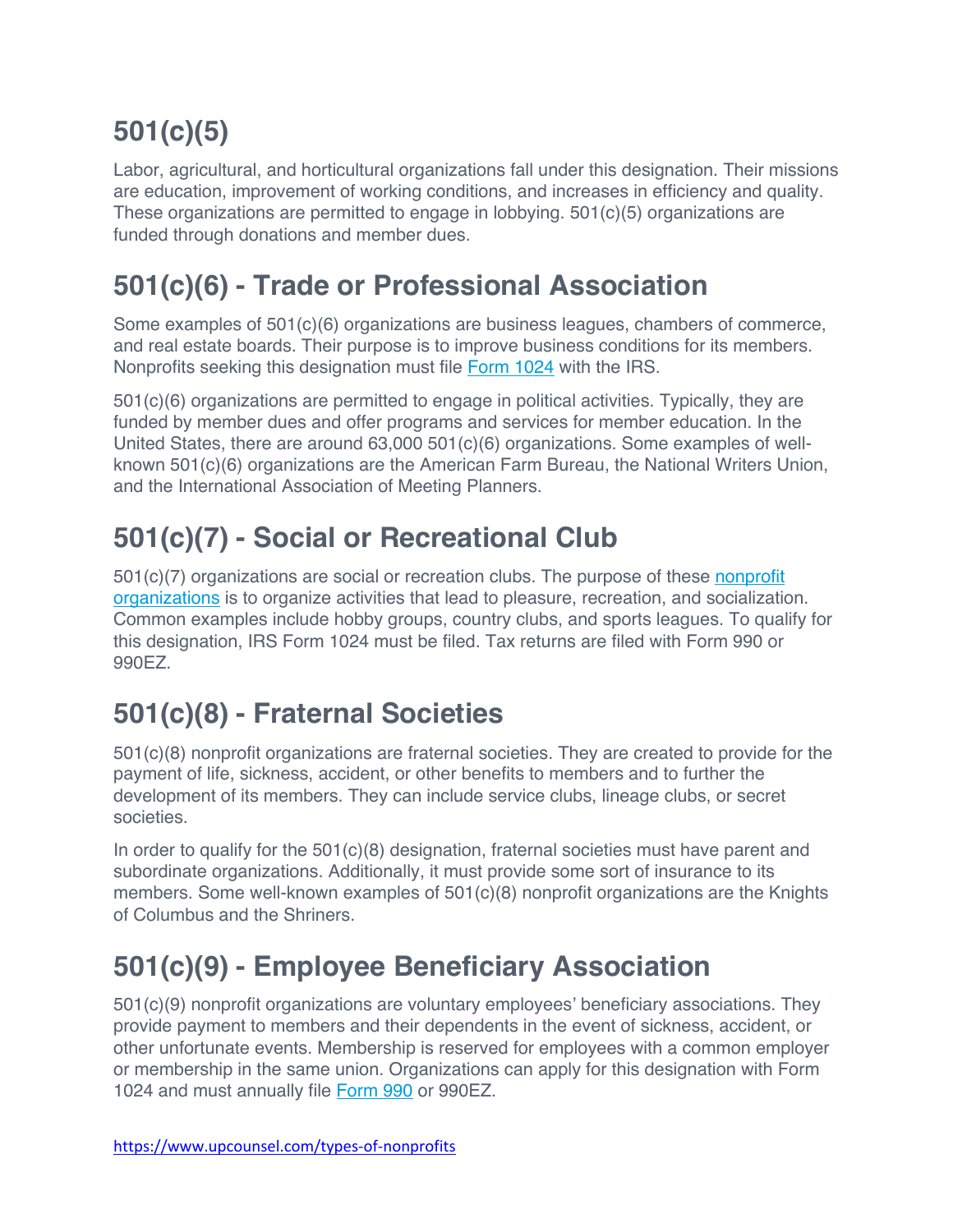#### **501(c)(10) - Domestic Fraternal Societies and Associations**

501(c)(10) nonprofit organizations are fraternal societies that do not provide any sort of payment to members. Basically,  $501(c)(8)$  are fraternal organizations which exists to support members, while  $501(c)(10)$  are fraternal organizations which use member dues to support outside causes with no benefits for members.

#### **501(c)(11) - Teacher's Retirement Fund Associations**

501(c)(11) are nonprofit organization which manages teachers' retirement funds. Its sources of income are membership dues, tax proceeds, and investment income. These are local organizations. Form 1024 must be filed to qualify for 501(c)(11) designation.

#### **501(c)(13) - Cemetery Companies**

501(c)(13) are nonprofit organizations which are created to provide burial services for its members. These organizations exist solely for this reason. Common sources of income are membership dues and donations.

#### **501(c)(14) - State Chartered Credit Union and Mutual Reserve Fund**

501(c)(14) are state chartered credit unions and mutual reserve funds. These organizations offer financial services to their members and the community, typically at discounted rates. Sources of income are business activities and government grants. Each state's law differs when it comes to formation of these types of nonprofit organizations. There is no application form for this type of nonprofit but 501(c)(14) nonprofits must annually file Form 990 or 990EZ.

#### **501(c)(15) - Mutual Insurance Companies of Association**

501(c)(15) are mutual insurance companies. These nonprofits provide insurance to its members at cost. Usually, they are formed at the local level. Typically, these organizations provide insurance for property damage, burial, and funerals.

#### **501(c)(16) - Cooperative Organizations to Finance Crop Operations**

501(c)(16) nonprofit organizations are created to finance crop operations. Typically, these organizations are created by a group of farmers to work together to pool resources for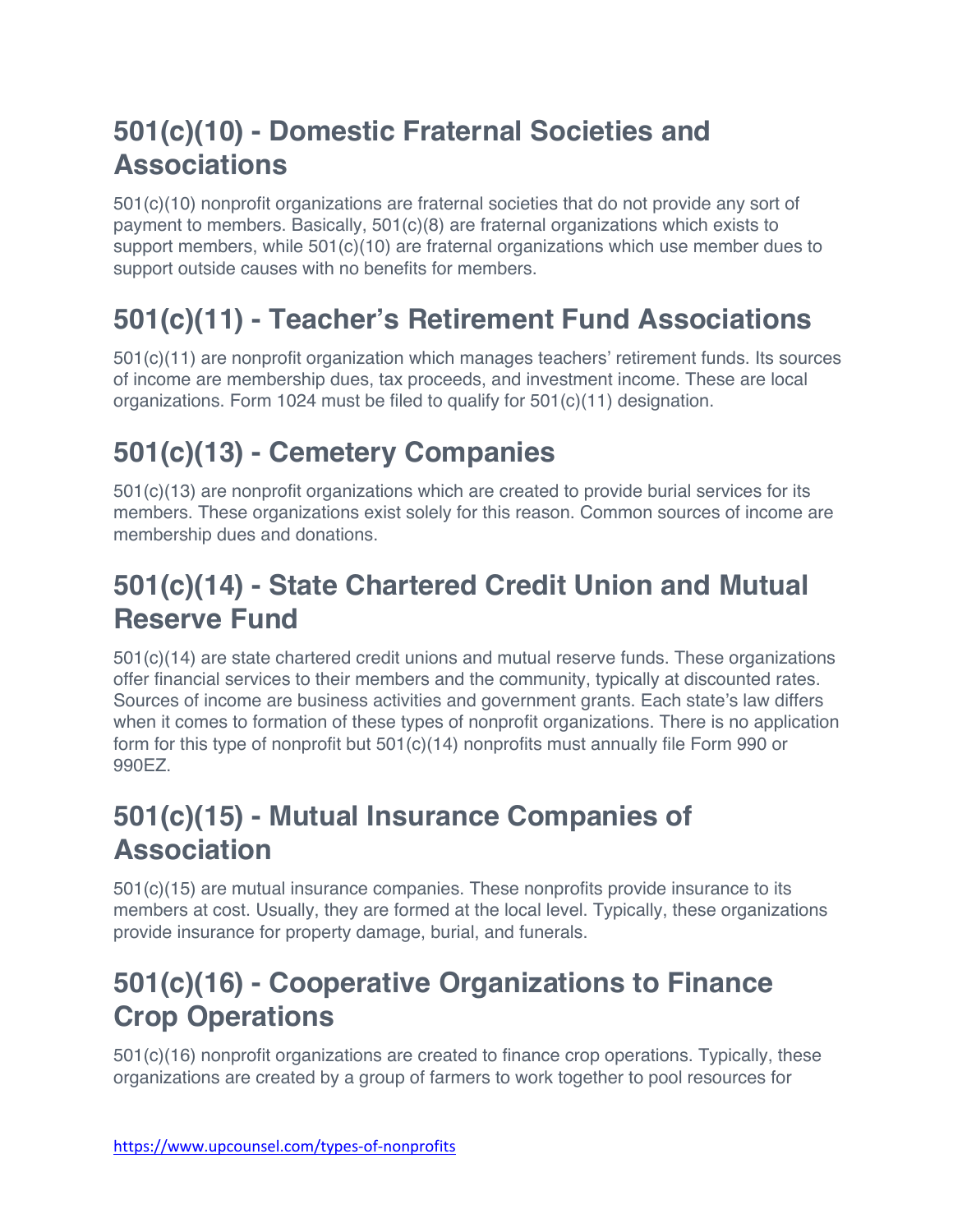agricultural operations. Some examples of these operations are purchases of farm equipment, crop cultivation, livestock, shipping, and marketing.

#### **501(c)(17) - Supplemental Unemployment Benefits Trust**

The 501(c)(17) designation applies to supplemental unemployment benefit trusts. These organizations exist to provide support and payment to individuals who are permanently or temporarily unemployed. These nonprofits must be supported by the employer or employees. They must also pay beneficiaries in an objective manner.

# **501(c)(18) - Employee Funded Pension Trust**

501(c)(18) applies to employee funded pension trusts created before June 25, 1959. These are funded exclusively by member contributions. Payments can only be used to pay benefits to members. Additionally, objective standards need to be created for any distributions.

# **501(c)(19) - Veterans Organizations**

501(c)(19) is for veterans organizations. To be considered eligible, 75 percent or more of members must be active or past members of the armed forces. These organizations purposes are to provide benefits for United States Armed Forces members. Most veterans' organizations are funded through donations.

# **501(c)(20)**

501(c)(20) are nonprofit organizations which apply to qualified legal service plans. As of June 30, 1992, this status has been eliminated so only older organizations qualify with most choosing another designation. These organizations were created with the purpose to provide legal services to members.

#### **501(c)(21) - Black Lung Benefits Trust**

501(c)(21) nonprofit organizations are trusts created to pay claims that arise from the Federal Black Lung Benefit Act of 1969. Coal miners who become sick due to black lung disease are eligible for benefits. These trusts are funded by coal mine operators.

#### **501(c)(22) - Withdrawal Liability Payment Fund**

501(c)(22) nonprofit organizations are created to provide funds to meet liabilities of employers who are withdrawing from multiemployer pension funds. These organizations' purpose is to help employers fulfill their pension obligation. They are funded by employers.